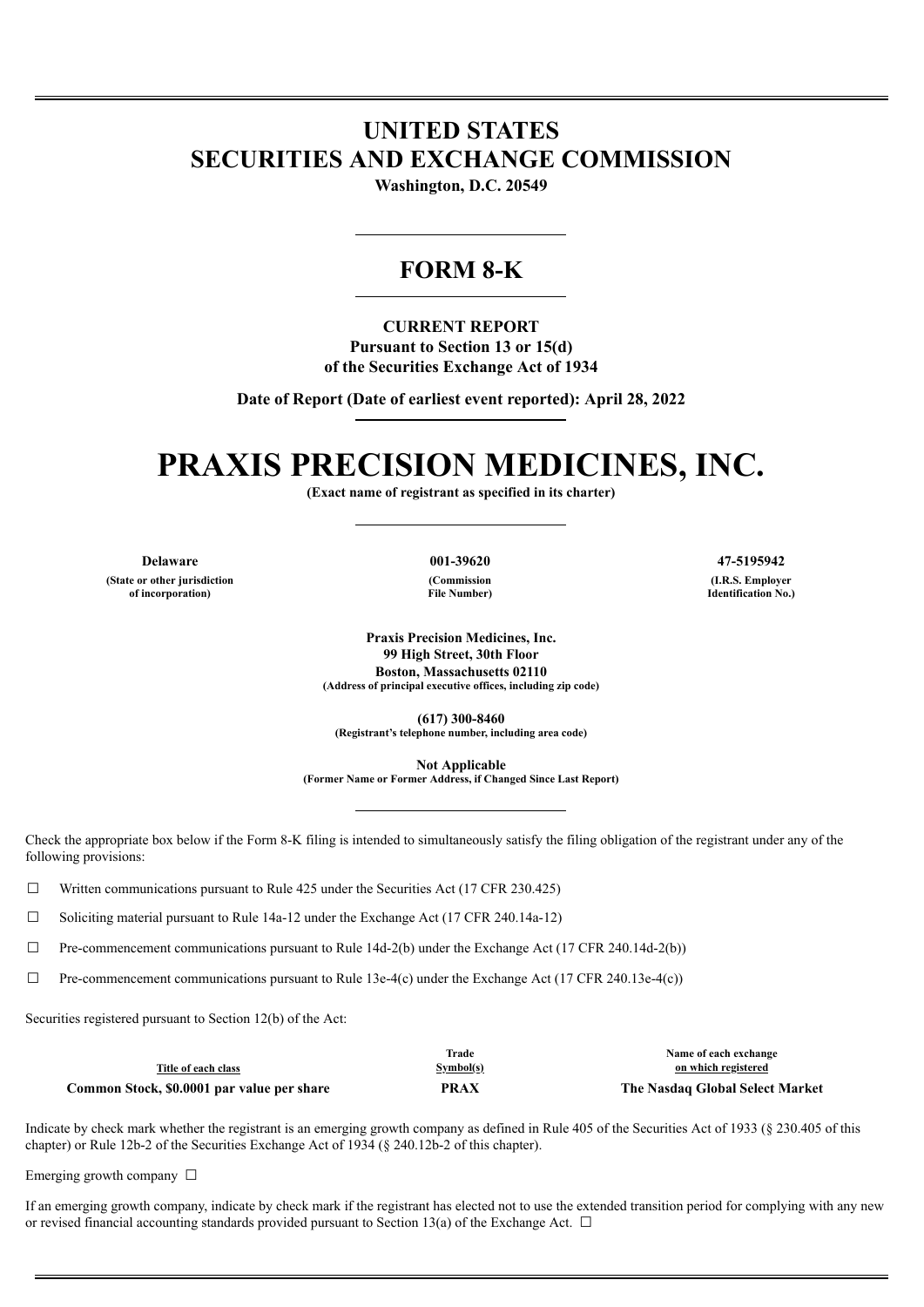#### **Item 8.01. Other Events.**

On April 28, 2022, Praxis Precision Medicines, Inc. (the "Company") received an email communication from the U.S. Food and Drug Administration (the "FDA") that the Company's Investigational New Drug application for the study of PRAX-222, an antisense oligonucleotide for the treatment of patients with SCN2A gain-of-function mutations, was placed on clinical hold. The clinical hold letter detailing the reasons for the hold is expected to be received from the FDA within 30 days of April 28, 2022.

#### **Forward-Looking Statements**

This Current Report on Form 8-K contains forward-looking statements within the meaning of the Private Securities Litigation Reform Act of 1995 and other federal securities laws, including statements regarding the timing of receipt of additional details for the clinical hold of the PRAX-222 study from the FDA. The forward-looking statements included in this Current Report on Form 8-K are subject to a number of risks, uncertainties and assumptions, including, without limitation, the expected timing of review by governmental authorities. These statements are based only on facts currently known by the Company and speak only as of the date of this Current Report on Form 8-K. As a result, you are cautioned not to rely on these forward-looking statements and the Company undertakes no obligation to publicly update or revise any forward-looking statement, whether as a result of new information, future developments or otherwise.